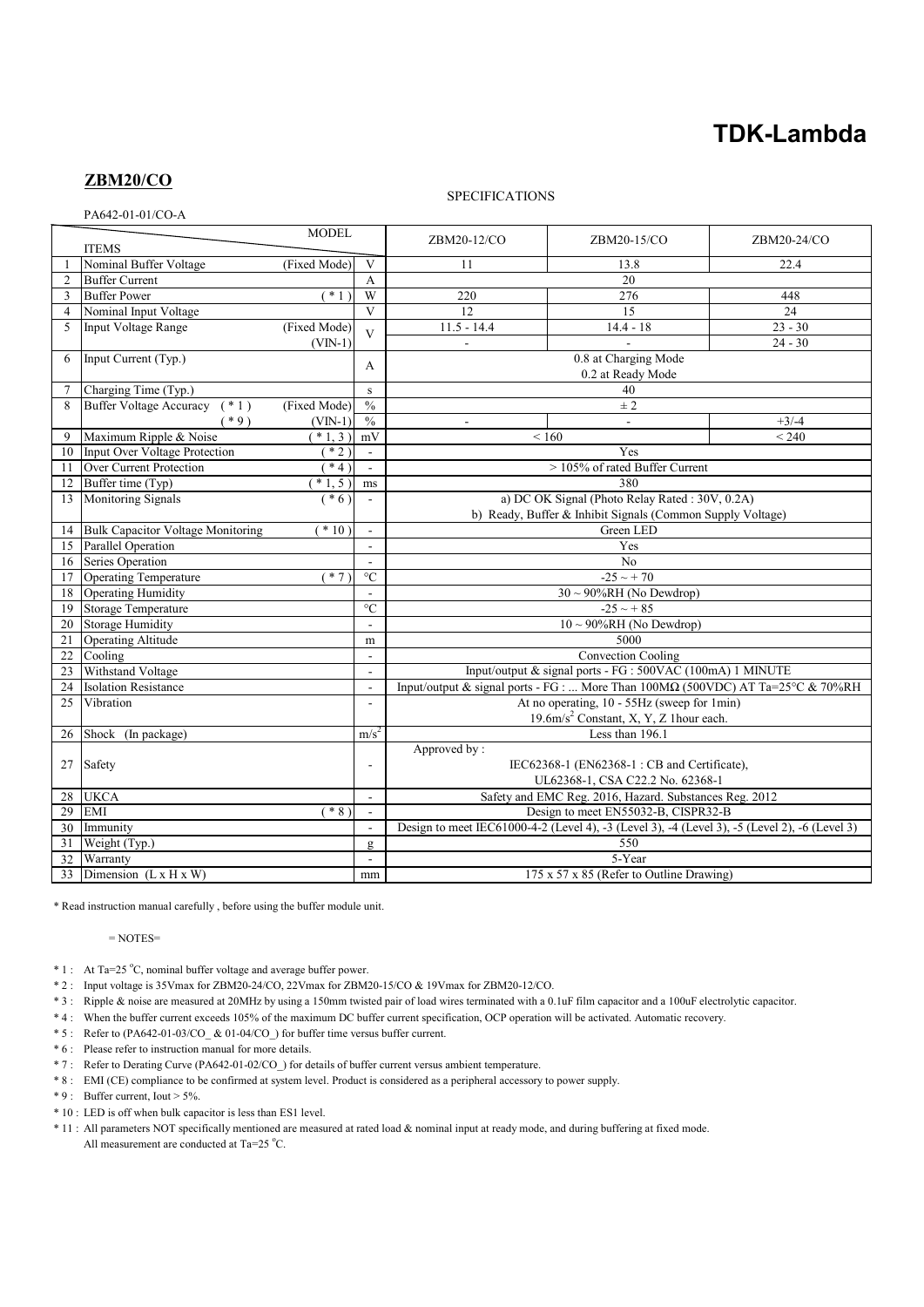# **ZBM20/CO**

## DERATING CURVE FOR BUFFER CURRENT VERSUS AMBIENT TEMPERATURE

## PA642-01-02/CO

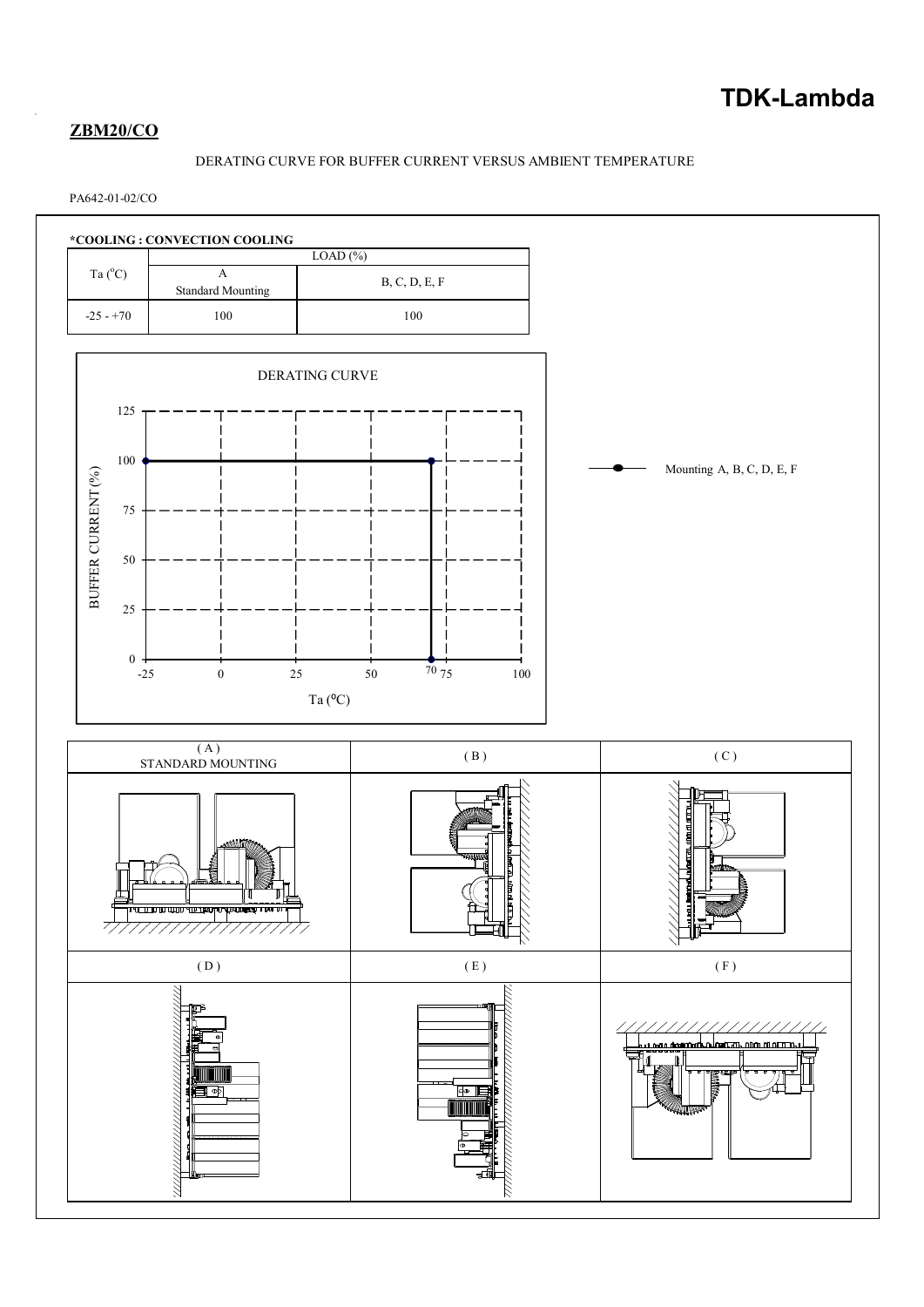# **TDK-Lambda**

## **ZBM20/CO**

#### BUFFER TIME VERSUS BUFFER CURRENT

## PA642-01-03/CO

\*Note : Ta=25⁰C and initial capacitance.

## **ZBM20-24/CO**

### **FIXED Mode and Nominal Buffer Voltage**





#### **VIN-1 and Maximum Buffer Voltage**



a) Buffer time :  $0 - 2 \sec$  b) Buffer time for small buffer current :  $2 - 18 \sec$